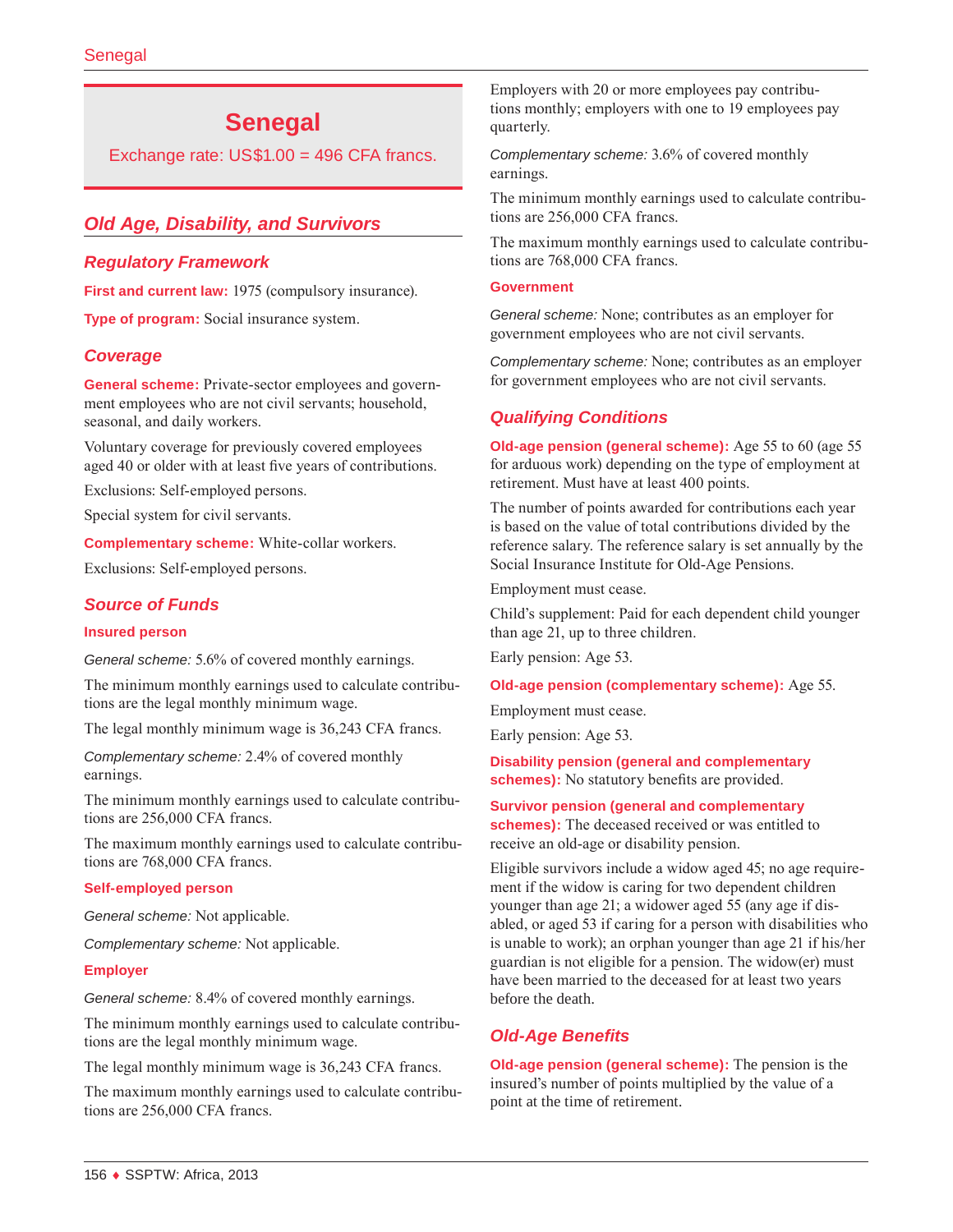The number of points is the sum of points awarded: for contributions, free points (for certain periods of incapacity, work injury, and maternity leave), and for dependent children

The number of points awarded for contributions each year is based on the value of total contributions divided by the reference salary. The reference salary is set annually by the Social Insurance Institute for Old-Age Pensions.

The minimum number of points required for a pension is 400.

The value of a point is adjusted annually by the Social Insurance Institute for Old-Age Pensions.

Child's supplement: The pension is increased by 5% for each eligible child, up to three children.

Early pension: The old-age pension is reduced by 5% for each year the pension is taken before age 55.

**Old-age pension (complementary scheme):** The pension is the insured's number of points multiplied by the value of a point at the time of retirement.

The number of points is the sum of points awarded for contributions, free points (for certain periods of incapacity, work injury, and maternity leave), and for dependent children. The number of points awarded for contributions each year is based on the value of total contributions divided by the reference salary. The reference salary is set annually by the Social Insurance Institute for Old-Age Pensions.

The value of a point is adjusted annually by the Social Insurance Institute for Old-Age Pensions.

Early pension: The old-age pension is reduced by 1% each quarter the pension is taken before age 55.

### *Permanent Disability Benefits*

**Disability pension (general and complementary schemes):** No statutory benefits are provided.

### *Survivor Benefits*

**Spouse's pension (general and complementary** 

**schemes):** 50% of the old-age or disability pension the deceased received or was entitled to receive is paid to a widow(er). The pension paid to a widow aged 45 to 49 with no dependent children is reduced by 5% for each year she is younger than age 50. If there is more than one widow, the pension is split equally.

#### **Orphan's pension (general and complementary**

**schemes):** 20% of the old-age or disability pension the deceased received or was entitled to receive is paid to each eligible orphan up to five.

All orphans' pensions combined must not exceed 50% of the old-age pension the deceased received or was entitled to receive if there is a spouse's pension (if there are more than five orphans, pensions are reduced proportionately).

#### *Administrative Organization*

Ministry of Public Function, Labor, Employment, and Professional Organizations [\(http://www.fonctionpublique.gouv](http://www.fonctionpublique.gouv.sn) [.sn](http://www.fonctionpublique.gouv.sn)) provides general supervision.

Social Insurance Institute for Old-Age Pensions ([http://](http://www.ipres.sn) [www.ipres.sn\)](http://www.ipres.sn), managed by a bipartite employer and employee board, administers the program.

#### *Sickness and Maternity*

#### *Regulatory Framework*

**First laws:** 1952 (cash maternity benefits) and 1975 (medical benefits).

**Current laws:** 1973 (cash maternity benefits), 1975 (medical benefits), and 1991 (administration).

**Type of program:** Social insurance system. Cash maternity and medical benefits.

#### *Coverage*

**Cash sickness benefits:** No statutory benefits are provided.

**Cash maternity benefits:** Employed women and nonemployed women married to an insured man.

Special system for civil servants and military personnel.

**Medical benefits:** Employed persons, including apprentices, seasonal workers, and temporary workers who work at least three months a year for the same company.

Exclusions: Self-employed persons.

Health mutual insurance companies provide medical benefits to informal-sector workers in certain areas.

### *Source of Funds*

**Insured person:** Up to 3% of gross monthly earnings for medical benefits (rates vary according to the health insurance institution).

See Family Allowances for cash maternity benefits.

**Self-employed person:** Not applicable.

**Employer:** Up to 3% of gross monthly payroll for medical benefits (rates vary according to the health insurance institution).

See Family Allowances for cash maternity benefits.

**Government:** None; contributes as an employer for government employees who are not civil servants.

#### *Qualifying Conditions*

**Cash sickness benefits:** No statutory benefits are provided.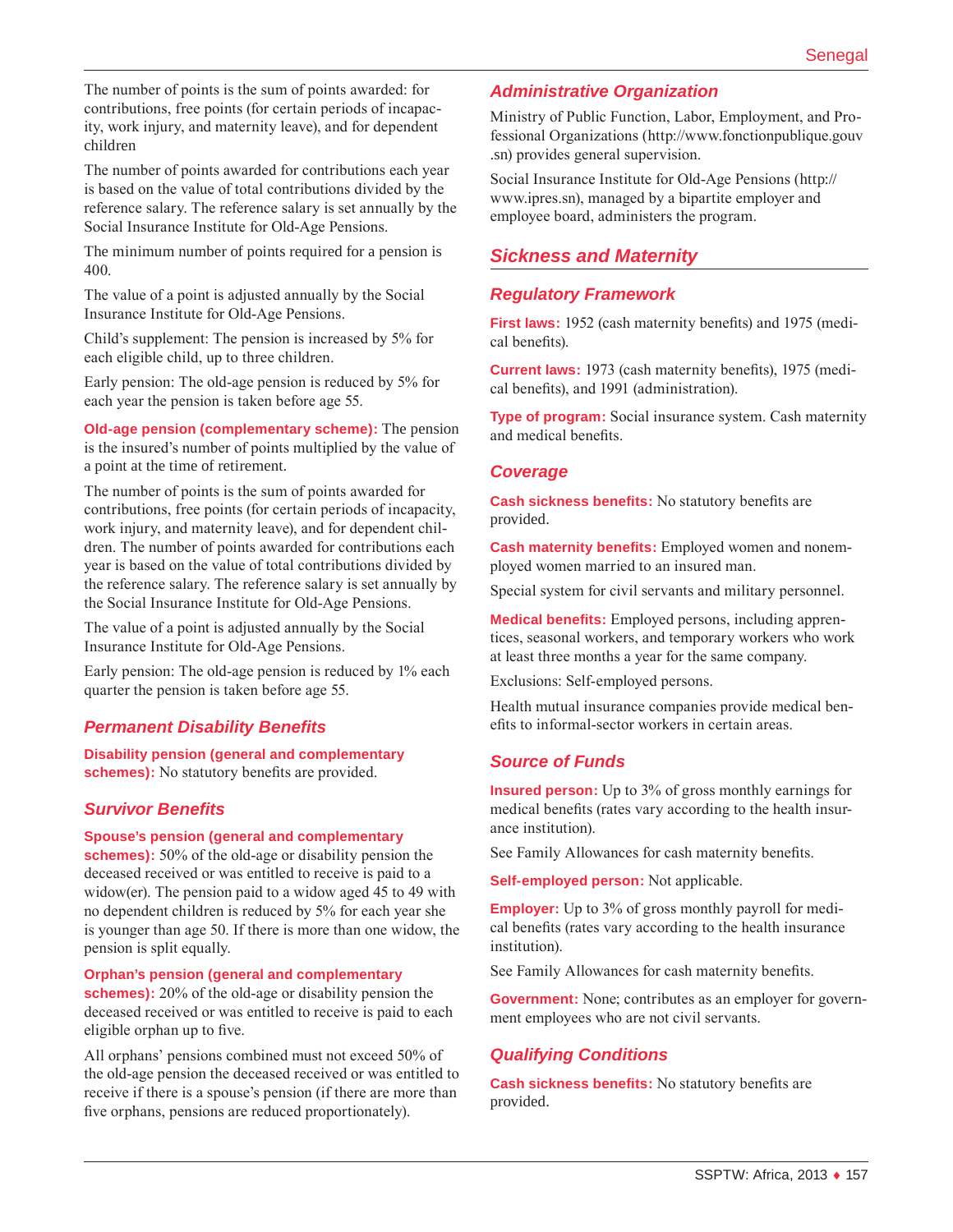**Cash maternity benefits:** Must have at least three consecutive months of employment and have worked at least 18 days or 120 hours a month.

Benefits are payable abroad only under reciprocal agreement.

**Medical benefits:** Must have at least two months of contributions.

The law requires companies with more than 100 employees to participate; smaller firms may group together to join a specific health insurance institution.

## *Sickness and Maternity Benefits*

**Sickness benefit:** No statutory benefits are provided.

**Maternity benefit:** 100% of the insured's last daily earnings is paid for six weeks before and eight weeks after the expected date of childbirth; may be extended by three weeks if there are complications arising from pregnancy or childbirth.

The benefit is paid in three installments.

### *Workers' Medical Benefits*

Benefits include partial cost sharing for health care costs, including hospitalization, pharmaceuticals, and doctor's visits. There is no limit to duration.

Cost sharing: From 30% to 80% of the costs, according to the availability of funds.

The Social Insurance Institute for Old-Age Pensions also provides medical benefits directly to old-age pensioners and survivor pensioners.

### *Dependents' Medical Benefits*

Medical benefits for dependents are the same as those for the insured. Eligible dependents include the spouse and dependent children older than age 2 and younger than age 15 (age 18 if an apprentice, age 21 if a student or disabled).

### *Administrative Organization*

Ministry of Public Function, Labor, Employment, and Professional Organizations [\(http://www.fonctionpublique.gouv](http://www.fonctionpublique.gouv.sn) [.sn](http://www.fonctionpublique.gouv.sn)) provides general supervision.

Social Security Fund [\(http://www.secusociale.sn](http://www.secusociale.sn)) administers the maternity benefit program.

Individual health insurance institutions administer the medical benefits program.

# *Work Injury*

*Regulatory Framework*

**First law:** 1932.

**Current laws:** 1973 (social security) and 1991 (administration).

**Type of program:** Social insurance system.

#### *Coverage*

Employed persons, including seamen; certain students; certain company managers; temporary, casual, and daily workers; and certain categories of self-employed persons.

Voluntary coverage for certain categories of self-employed persons without mandatory coverage, including farmers.

# *Source of Funds*

**Insured person:** None.

**Self-employed person:** 1%, 3%, or 5% of covered payroll, according to the assessed degree of risk.

The minimum annual earnings used to calculate contributions are 439,916 CFA francs.

The maximum annual earnings used to calculate contributions are 756,000 CFA francs.

**Employer:** 1%, 3%, or 5% of covered payroll, according to the company's assessed degree of risk.

The minimum monthly earnings used to calculate contributions are the legal monthly minimum wage.

The legal monthly minimum wage is 36,243 CFA francs.

The maximum monthly earnings used to calculate contributions are 63,000 CFA francs.

**Government:** None; contributes as an employer for government employees who are not civil servants.

### *Qualifying Conditions*

**Work injury benefits:** There is no minimum qualifying period. Accidents that occur while commuting to and from work are covered.

### *Temporary Disability Benefits*

**Temporary disability benefit:** 50% of the insured's daily earnings in the 30 days before the disability began is paid for the first 28 days; thereafter, 66.7% until full recovery or certification of permanent disability.

The minimum monthly earnings used to calculate benefits are the legal monthly minimum wage.

The legal monthly minimum wage is 36,243 CFA francs.

The maximum daily earnings used to calculate benefits are 1% of the maximum annual earnings used to calculate contributions (7,560 CFA francs).

Benefit adjustment: Benefits are adjusted periodically according to company-based agreements.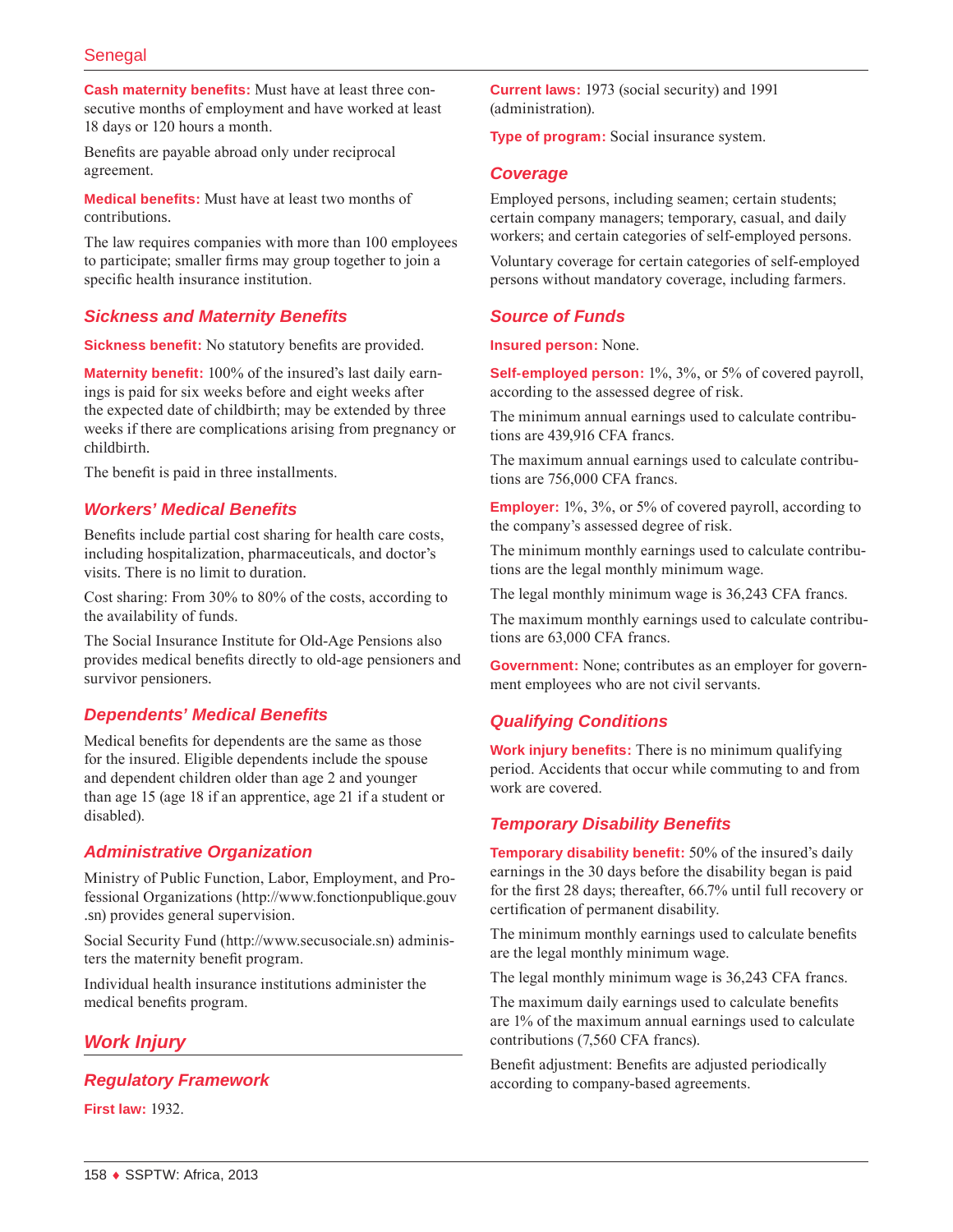### *Permanent Disability Benefits*

**Permanent disability pension:** The benefit is the insured's average annual earnings over the previous 12 months multiplied by 0.5 for each degree of assessed disability from 10% to 50%, plus the insured's average annual earnings multiplied by 1.5 for each degree of assessed disability greater than 50%.

The pension is payable abroad only under reciprocal agreement.

The partial disability pension may be paid partially as a lump sum after five to seven years if the assessed degree of disability is greater than 10%. If the assessed degree of disability is 10% or less, the pension is paid as a lump sum.

The minimum annual earnings used to calculate benefits are 1,130,290 CFA francs (2011).

The maximum annual earnings used to calculate benefits are 3,805,696 CFA francs (2011).

Social Security Fund doctors assess the disability, based on recommendations of the insured's doctor. The insured may be required to undergo medical examinations every two years.

Constant-attendance supplement: If the insured is assessed with a 100% (total) degree of disability and requires the constant attendance of others to perform daily functions, 40% of the insured's pension is paid.

The minimum supplement is 70% of the minimum annual earnings used to calculate benefits.

Benefit adjustment: Benefits are adjusted according to changes in the cost of living and wages, depending on the financial resources of the system.

### *Workers' Medical Benefits*

Benefits include medical and surgical expenses, hospitalization, medicine, appliances, rehabilitation, and transportation. There is no limit to duration.

#### *Survivor Benefits*

**Survivor pension:** 30% of the deceased's monthly average earnings in the last 12 months is paid to the widow(er). If there is more than one widow, the pension is split equally. The pension is paid quarterly.

The widow(er)'s pension ceases on remarriage if there are no dependent children.

Remarriage allowance: A lump sum of three times the annual pension is paid.

**Orphan's pension:** 15% of the deceased's monthly average earnings in the 12 months before the disability began is paid for one orphan, 30% for two orphans, 40% for three orphans, and 10% for each additional orphan. Eligible orphans are younger than age 15 (age 18 if an apprentice, age 21 if a student or disabled).

**Dependent parent's and grandparent's pension:** 10%

of the deceased's monthly average earnings in the last 12 months is paid to each dependent parent and grandparent, up to 30%.

All survivor benefits combined must not exceed 85% of the deceased's monthly average earnings in the last 12 months before death.

The minimum annual earnings used to calculate benefits are 1,130,290 CFA francs.

**Funeral grant:** A lump sum of 4.17% of the minimum annual earnings used to calculate benefits is paid.

The minimum annual earnings used to calculate benefits are 1,130,290 CFA francs.

Benefit adjustment: Benefits are adjusted according to changes in the cost of living and wages, depending on the financial resources of the system.

#### *Administrative Organization*

Ministry of Public Function, Labor, Employment, and Professional Organizations [\(http://www.fonctionpublique.gouv](http://www.fonctionpublique.gouv.sn) [.sn](http://www.fonctionpublique.gouv.sn)) provides general supervision.

Social Security Fund [\(http://www.secusociale.sn](http://www.secusociale.sn)) administers contributions and benefits.

### *Family Allowances*

#### *Regulatory Framework*

**First law:** 1955.

**Current laws:** 1973 (social security) and 1991 (administration).

**Type of program:** Employment-related system.

#### *Coverage*

Employees, including seamen and certain social insurance beneficiaries. Unemployed persons are covered for up to six months after leaving insured employment.

Exclusions: Self-employed persons.

Special system for civil servants.

#### *Source of Funds*

**Insured person:** None.

**Self-employed person:** Not applicable.

**Employer:** 7% of covered payroll.

The minimum earnings used to calculate benefits are the legal monthly minimum wage.

The legal monthly minimum wage is 36,243 CFA francs.

The maximum monthly earnings used to calculate contributions are 63,000 CFA francs.